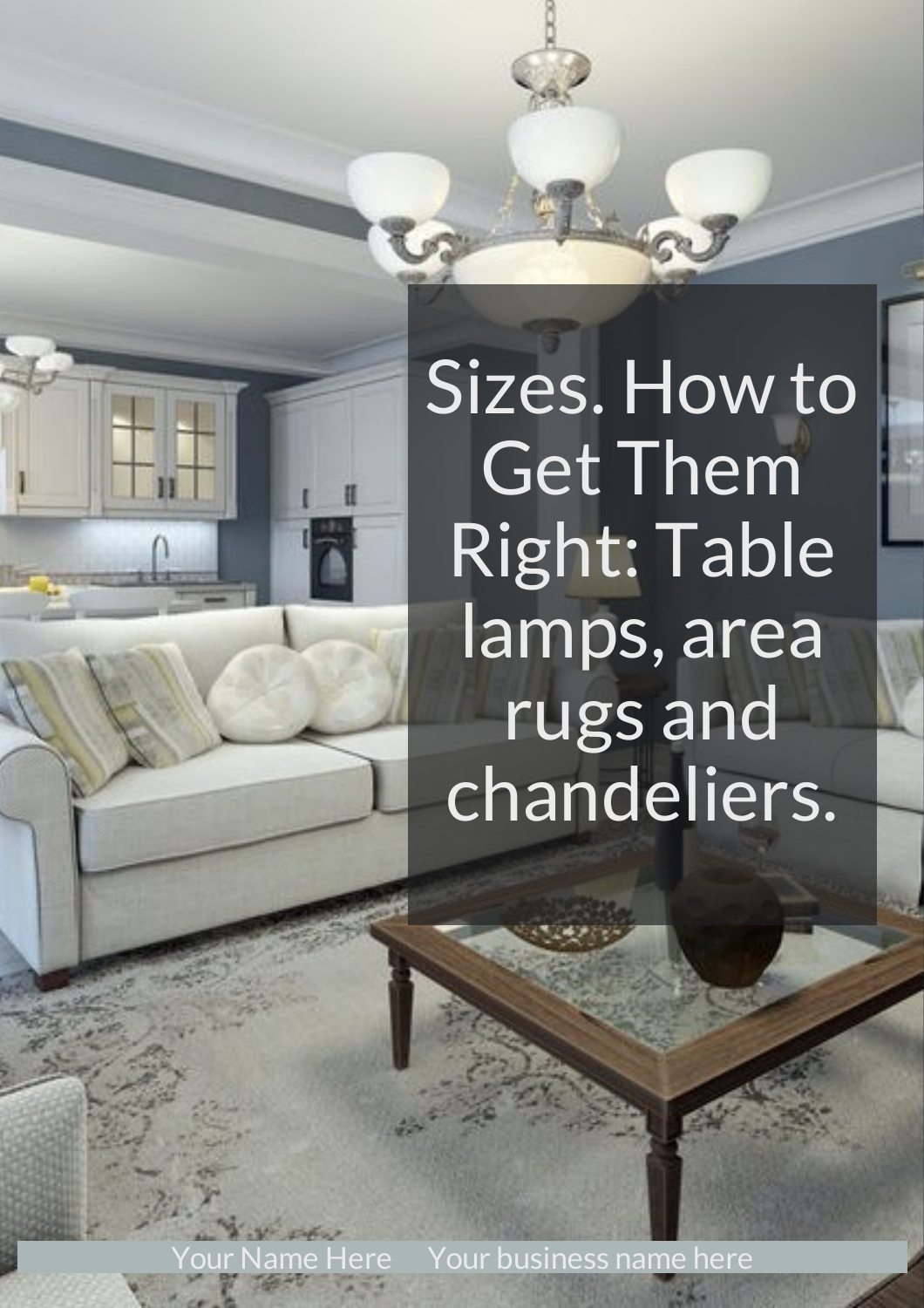Using what you know about proportion and scale, choosing the right size for some room elements becomes easier. And you know that this decorating thing isn't guess-work, there are guidelines, principles, standards and even a few rules. So here we go on three of the most commonly missed size selections: Table lamps, area rugs, and chandeliers.

First of all, a bit of snobby insider-speak. Technically, a lamp is the bulb. It is held in a fixture which has a base and onto which a shade is attached. So, just beware



of this when you go 'fixture' shopping. You and your salesperson may be speaking two different languages. For the most part, though, the public refers to the whole arrangement as a lamp.

#### Table lamps.

The basic guideline. Please don't ignore this one truism for selecting a table lamp which is: the bottom of the shade should be at eye level to the person sitting at the table. How does this work for an end-table lamp beside

a sofa or chair? Easy. Sit down. Measure from the table surface to your eye level. That's the bottom of the base to bottom of shade measurement you should look for on your lamp. (Try for a shade whose diameter across the bottom edge is about half the width of the table.)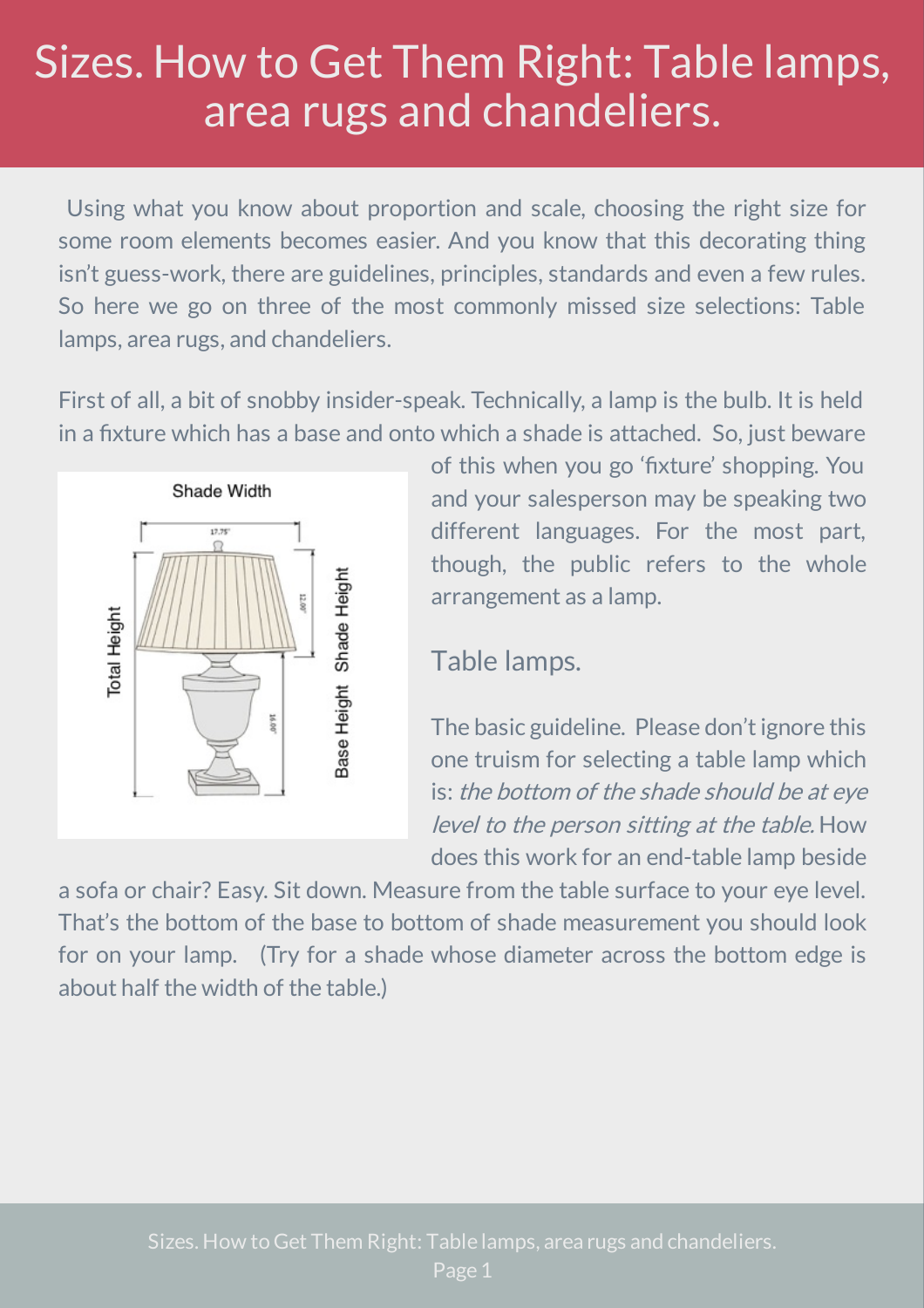

Of course, there will be differing measurements for taller or shorter people in your family, so find a happy medium. For example: If someone is six feet tall, and a child four feet tall, and you are in the middle, use your measurement.

This same guideline applies to bedside tables. Sit in the bed with a book on your lap, just as you would if you were reading at night. The bottom of the shade should be at your eye level. If it's too low, the whole page won't be lit, if it's too tall, the glare will hit you side-ways.

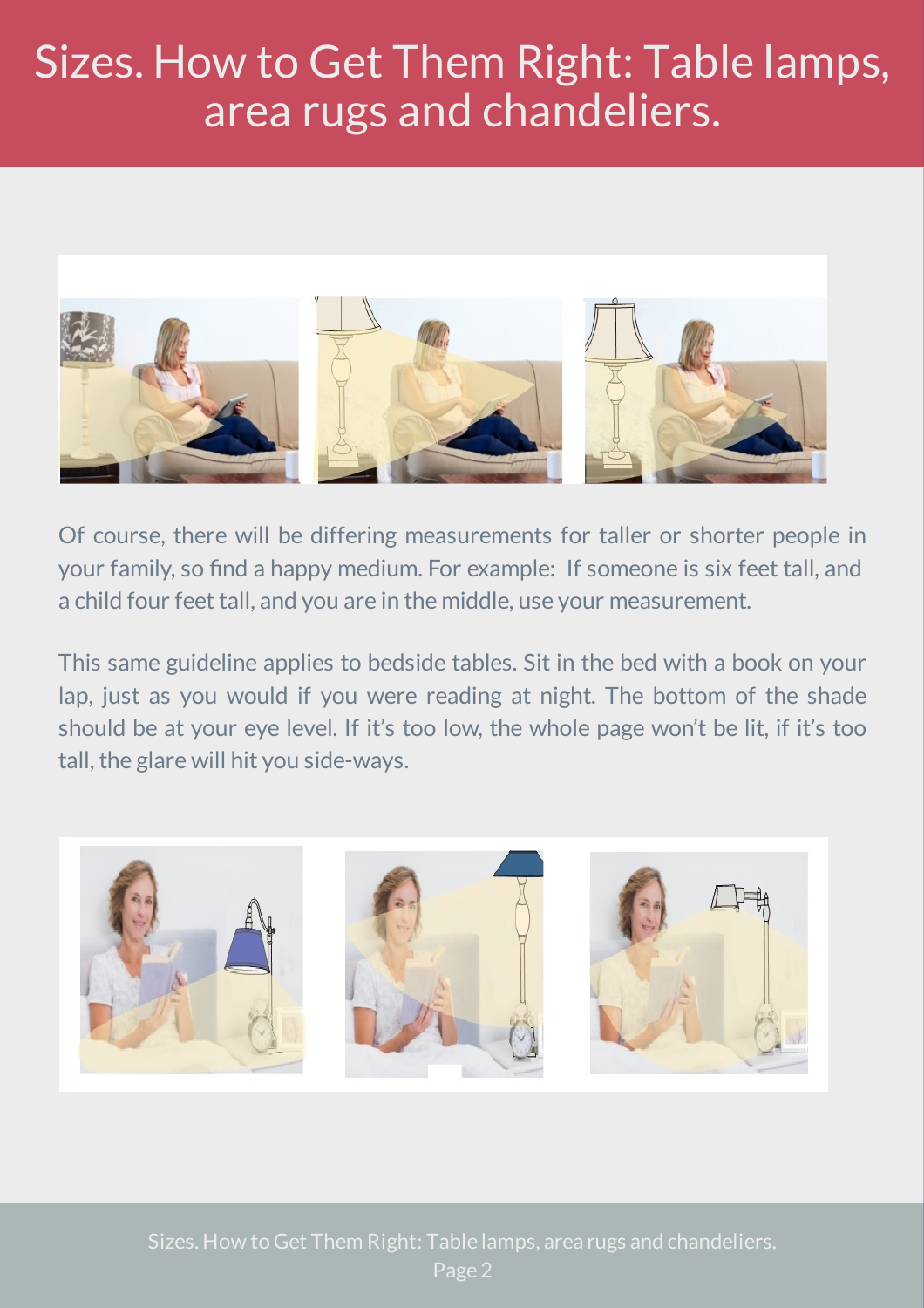And this is a great trick if you are shopping and don't have your tape measure with you. Put your elbow on the table, extend your forearm up toward the top of the piece. The top of your fingers is really close to your eye level. (This tidbit came from a florist who uses this guideline for choosing floral pieces which must NOT be at eye level, such as dining room table pieces.)

Sometimes it's only a matter of an inch or so to the perfect height of the perfect fixture. Change the height by building up the base. Put solid book or two under the base, or cut a piece of wood to the exact size and paint or finish it in the same color as the base.

#### Area rugs.



Some designers are adamant: a floor plan is THE most important part of decorating a room. As well as telling you where to place your furniture, among other things, it shows you what size your area rug should be.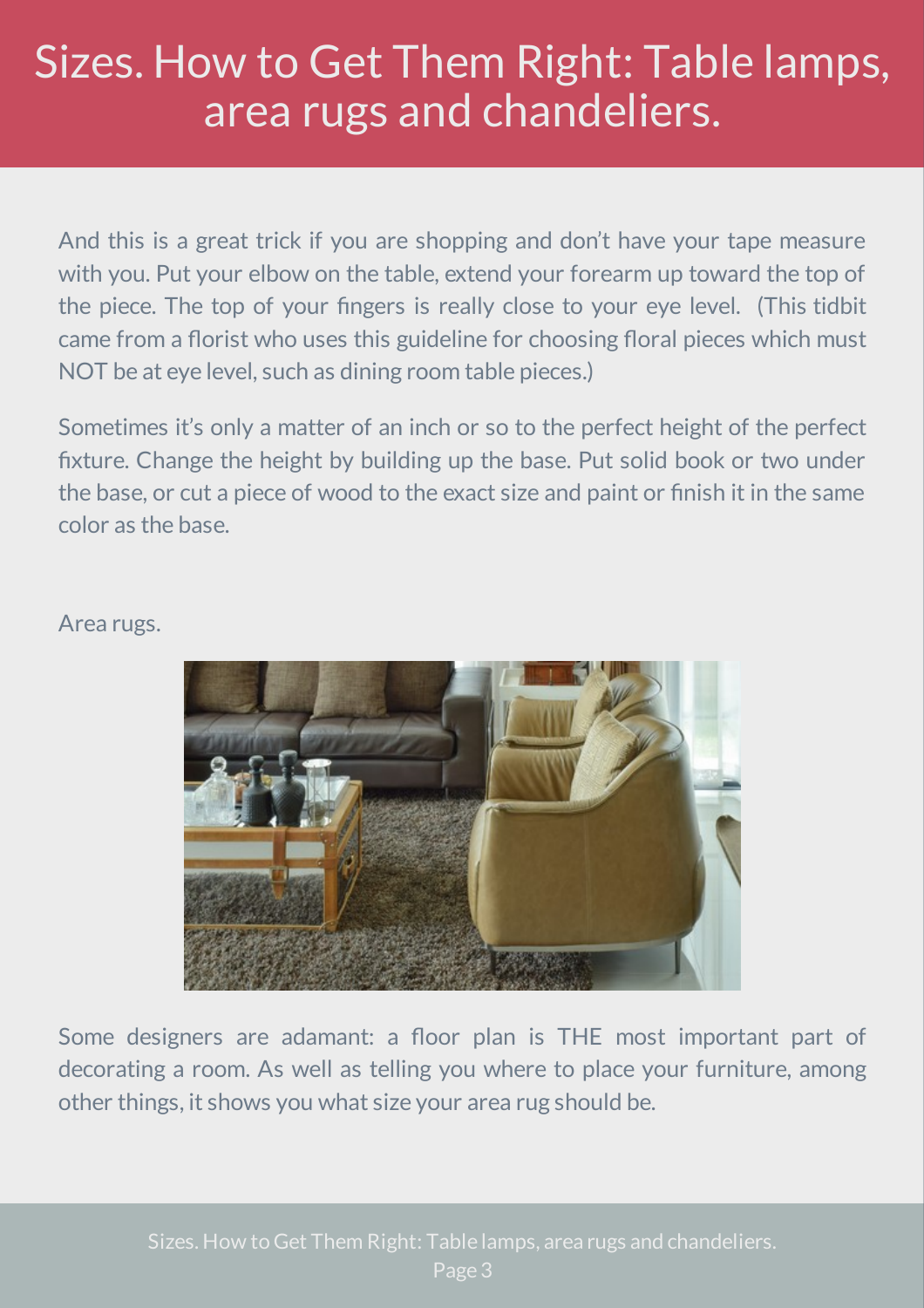If you don't have a floor plan, you will be working with a tape measure and the floor, rather than a ruler and a piece of paper. If you don't have a floor plan, think about either making one or having one made before you do your next furniture or decor change.



It will also save you money — you won't make size or balance mistakes.

The shape of an area rug should mimic the shape of the space it occupies. A square opening in front of a sectional or sofa and two chairs, for example, suggests a square area rug. If two sofas or love seats are placed facing each other, with a rectangular coffee table between, the rug needs to be rectangular.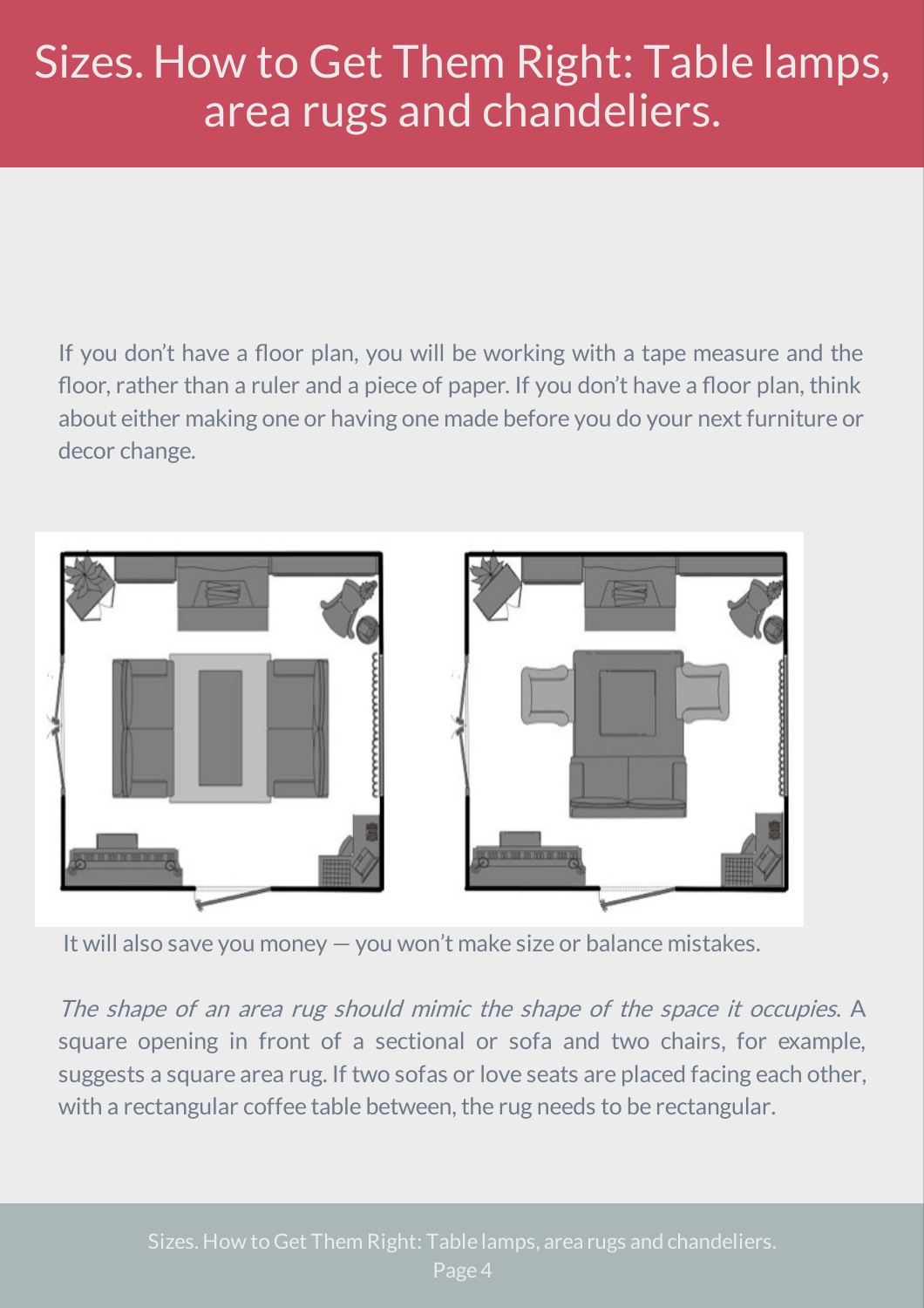Furniture should sit on the rug. If the sofa is against the wall, the rug should extend under the front feet by at least eight inches. Wherever possible, side chairs should sit on the rug.

Now you know the shape of the rug best suited to your room. Measure the size it must occupy, including the part under the furniture, and you have the right size for the space.

This same method applies to dining room area rugs with the exception that the rug must be wide and long enough to allow pulled out chairs to say fully on the rug. This is about 36 inches from the table edge but is dependent on the chair size. Pull the chair away from the table as if you were to sit in it. Measure from the table edge to the back of the chair. Add an inch or two for ease, and that is the distance you need on each side and end of the table.

With both rooms, be very aware of traffic flow, too. If the corners of a rug fall in the traffic flow path, consider an oval, round or octagonal rug instead. But remember that oval, round and octagonal tend to promote a more formal mood.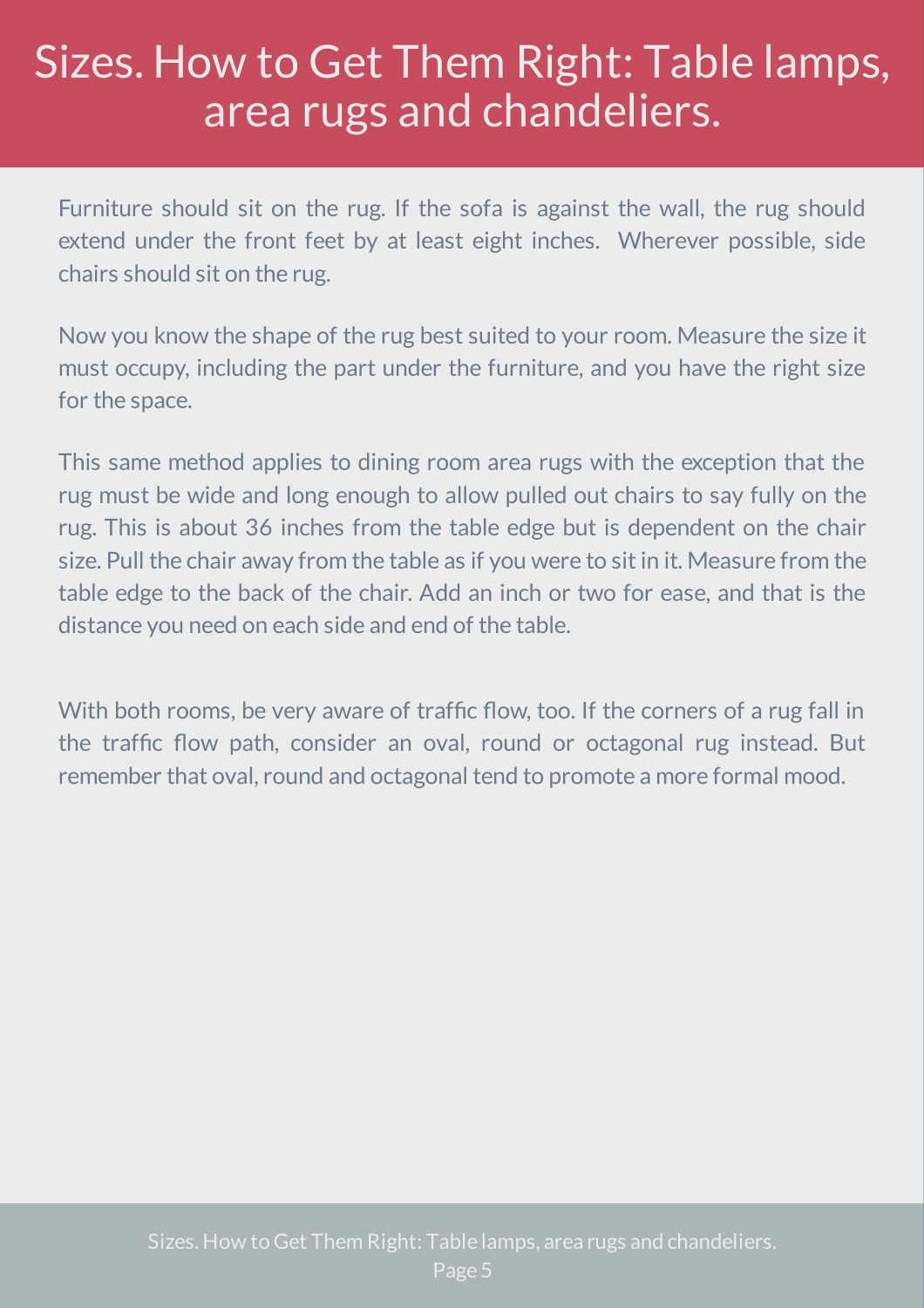#### **Chandeliers**



We don't all have chandeliers, the marvelous glittery things, but many of us have hanging fixtures, some all one piece, some with arms. But the method of size calculation is the same for all.

Add the width of the room, in feet, to the length of the room in feet. The result is the number of inches of diameter your fixture should be. For the length of the chandelier: Allow 2 to 3 inches for each foot of wall height. For example, in a 9 foot room, the chandelier should be 18 to 27 inches long.

Hang the chandelier so the bottom is no less than 30 inches from the table surface in a dining room and no less than 7 feet from the floor in a hallway or stairwell. These guidelines will affect the length of the piece, so adjust accordingly.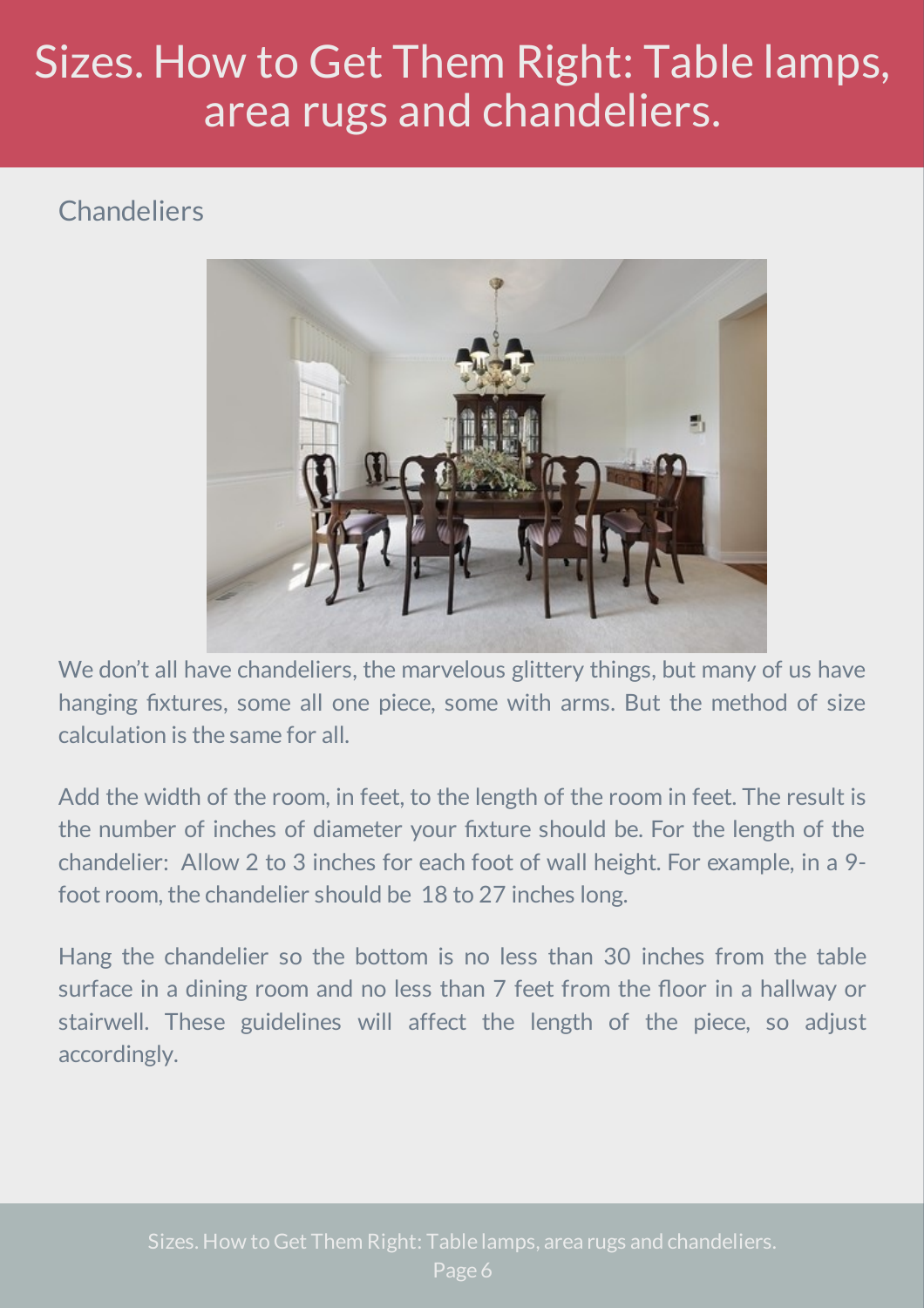

Consider that a stairwell has a perceived wall height of two stories and calculate the length of the chandelier accordingly. Twostory entries should be treated similarly.

As always, there are provisos to these guidelines:

Calculate the diameter of multiple chandeliers over a focal point by dividing the diameter of the table by the number of hanging chandeliers plus 1. For example, a

table 54 inches wide partnered with two chandeliers needs them to be 18 inches in diameter, hung 18 inches apart over the center of the table. If you want three fixtures, they would be 14 in diameter and 14 inches apart. 'Apart' is center to center.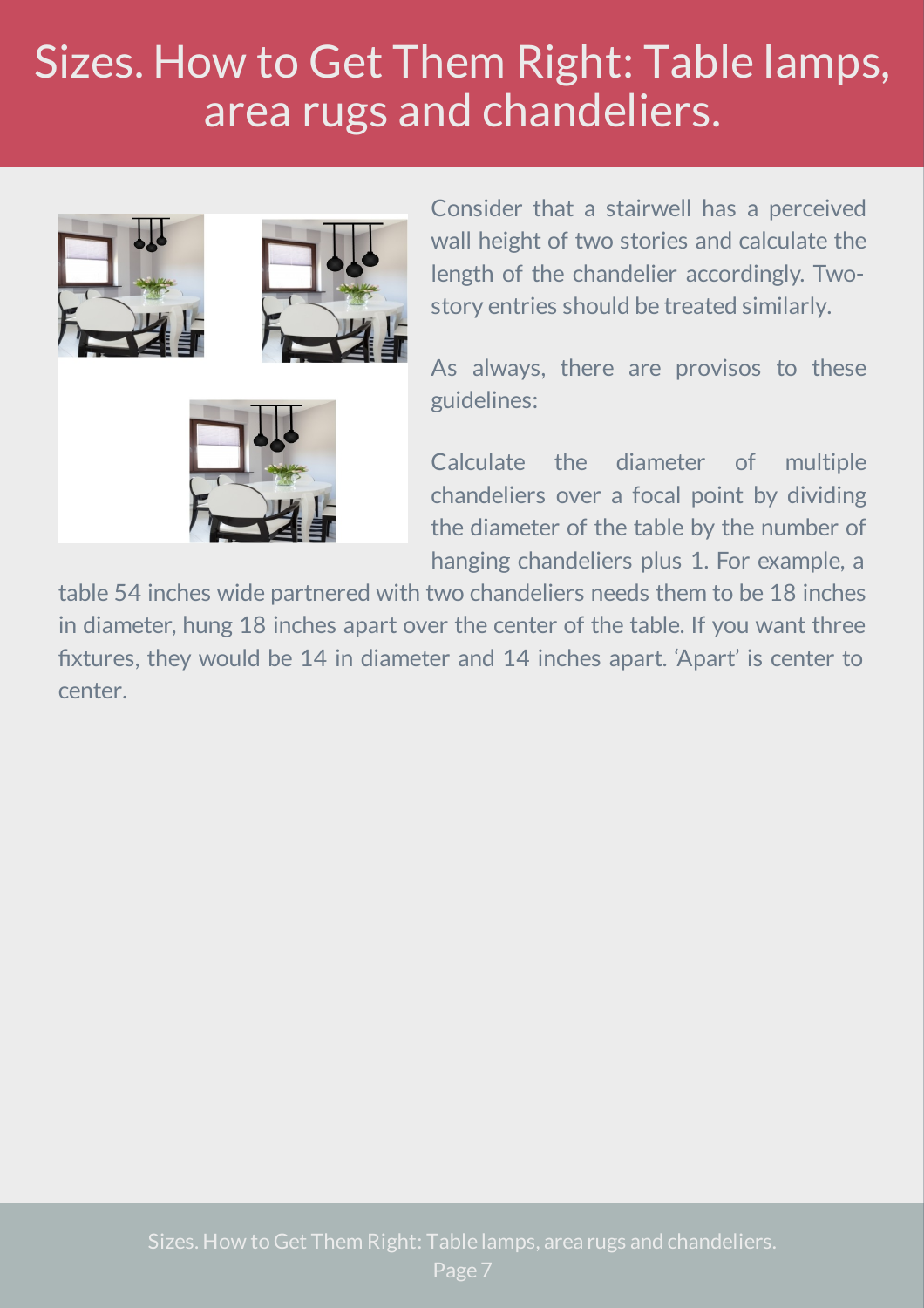

Choose a rectangular chandelier for a rectangular table that is in keeping with the proportions of the table. For example, for a table that is 54 inches wide and 72 inches long, the diameter should be 27 inches. Subtract 27 inches from the length of the table for the result of a length of 45 inches. The rectangular chandelier best proportioned to this table would be 27 inches wide and 45 inches long.

If you want to hang a fixture over a conversation area in an open concept room, which is centered around a table or area rug, use half the table width as the diameter guideline for a fixture over a table, and the length and width of the area rug added together and called inches as the fixture diameter over an area rug.

And there you have it.